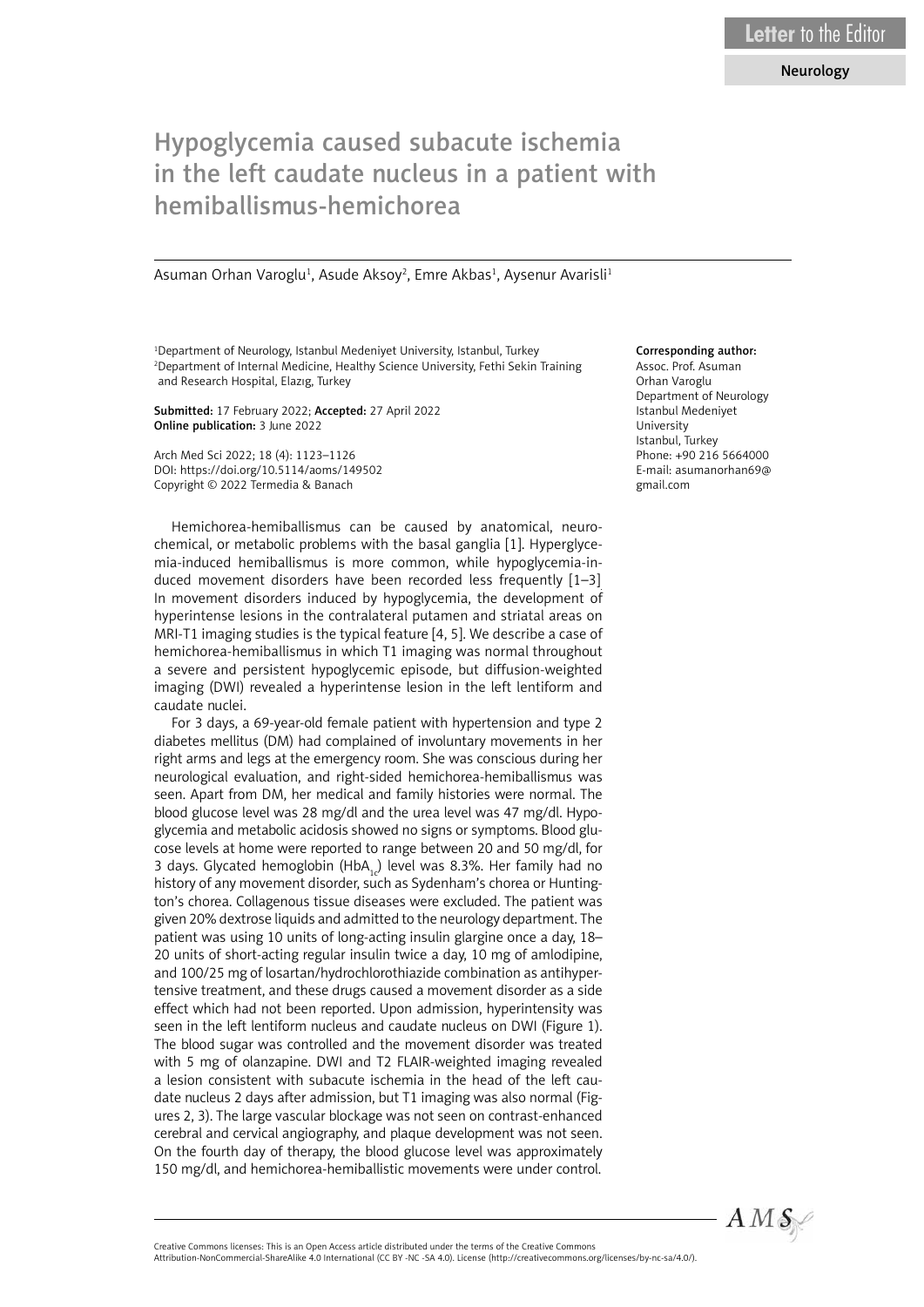

Figure 1. On diffusion-weighted imaging in the left lentiform nucleus, caudate nucleus, and anterior leg of the internal capsule hyperintense lesion (A), and on ADC-weighted imaging isointense lesions (B) were observed



Various explanations for the pathophysiology underlying hypoglycemia-induced movement disorders have been suggested. The first is that it causes brain damage through neuroinflammatory pathways, resulting in permanent ischemia [6].

examination isointense lesions (C) were observed

The second explanation is that a drop in blood glucose levels causes a drop in pyruvate levels and a division in the Krebs cycle, resulting in greater utilization of  $α$ -ketoglutarate and an increase in aspartate, an excitatory amino acid, leading to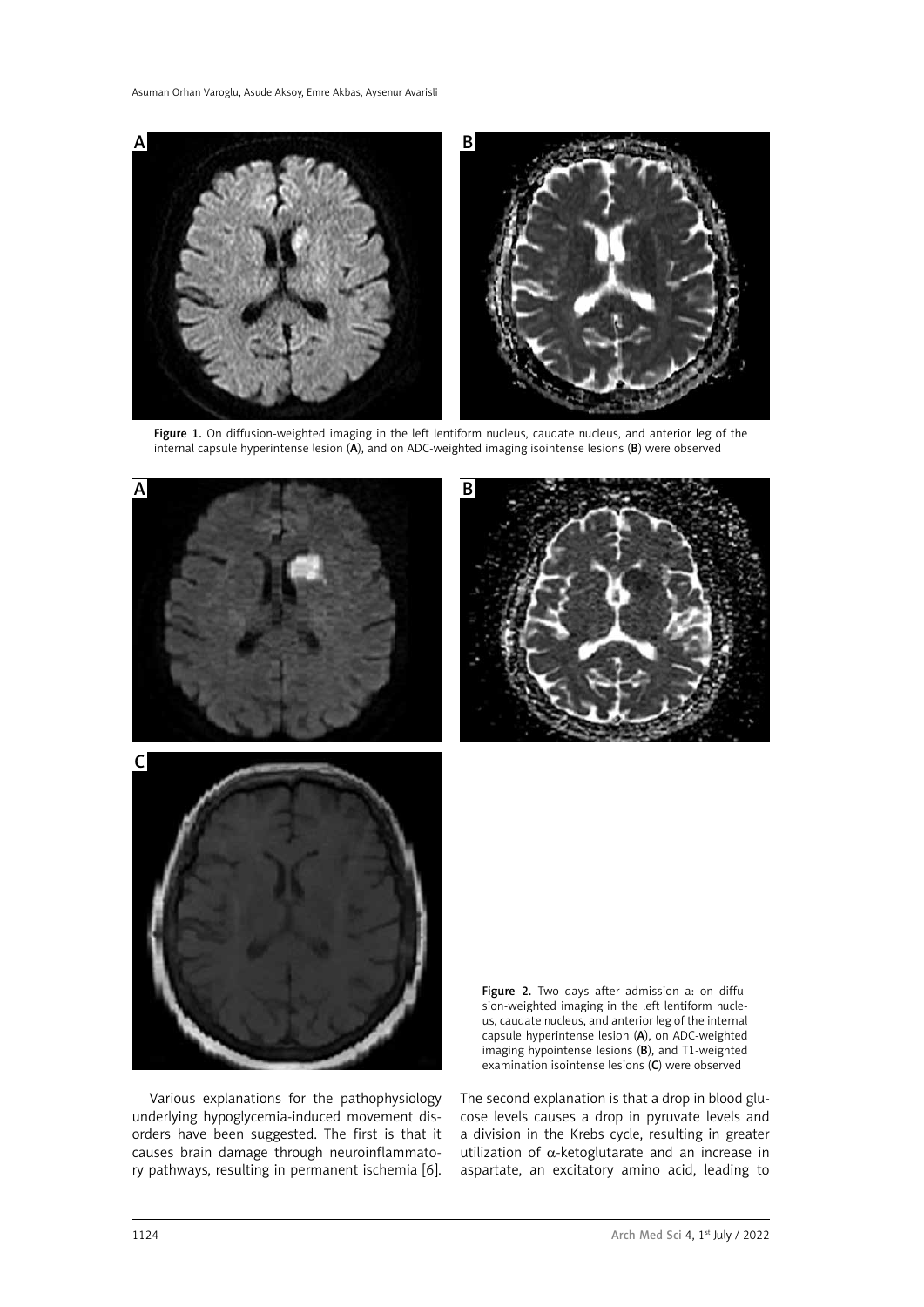Hypoglycemia caused subacute ischemia in the left caudate nucleus in a patient with hemiballismus-hemichorea



a movement disorder [6]. The third explanation is that the basal ganglia and related areas, which are sensitized by hyperglycemia, become more sensitive to hypoglycemia, and that the levels of GABA and acetylcholine used as alternative energy sources decrease during the hyperglycemic period, facilitating the formation of a sensitive environment during the subsequent hypoglycemia period [4, 5]. The fourth explanation is that hypoglycemia produces a drop in nitric oxide levels by disturbing the fibrinolytic balance and boosting platelet activation and vascular adhesion factors [6].

The damage induced by hypoglycemia is not restricted to specific locations, and lesions can grow in other regions via the brain's connections. For example, in an 89-year-old diabetic patient who had hemiballistic movements, a transitory ischemic lesion forming in the posterior leg of the internal capsule without any lesion in the basal ganglia was seen and a temporary pyramidal tract injury was blamed for the movement problem [2].

In another patient, who exhibited choreoathetotic movements as a result of recurrent hypoglycemia, T1-weighted imaging revealed a hyperintense lesion in the putaminal area. Despite normal blood glucose levels and a normal cerebral MRI, recurring choreoathetotic movements were noted following the same patient's femur fracture surgery [7]. It can be argued hypoglycemia leads to the construction of more sensitive permanent regions in the brain even when the blood glucose level is normal. Movement disorders are more common in diabetic uremic patients, although they can also occur in individuals with non-diabetic uremic and metabolic acidosis. The basal ganglia produce cerebrovascular dysautoregulation and metabolic problems as a result of high levels of uremic toxins and metabolic acidosis, making them more vulnerable to harmful causes together with the underlying diabetic microangiopathy [8]. Our patient showed no signs of metabolic acidosis or uremia. Long-term and severe low blood glucose